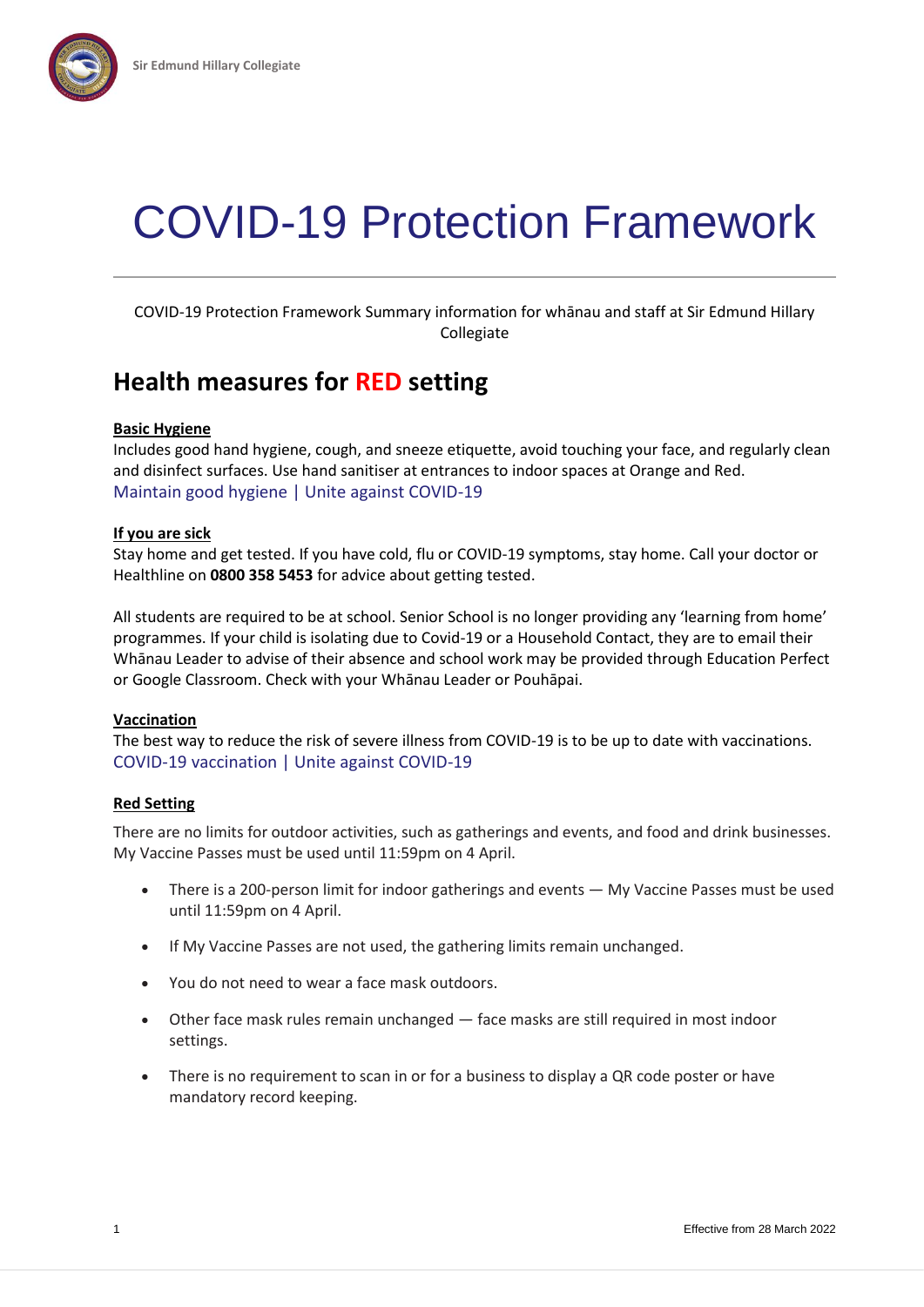

## **Health measures by framework setting RED**

| <b>MEASURE</b>                                                                                                  | <b>RED</b>                                                                                                                                                                                                                                                                                                                                                                                                                                                                                                                                                                                                   |
|-----------------------------------------------------------------------------------------------------------------|--------------------------------------------------------------------------------------------------------------------------------------------------------------------------------------------------------------------------------------------------------------------------------------------------------------------------------------------------------------------------------------------------------------------------------------------------------------------------------------------------------------------------------------------------------------------------------------------------------------|
| <b>Face Masks</b>                                                                                               | • Masks must be worn when indoors by akonga receiving education in Years 4 and<br>above and any staff member working to provide, or support the provision of, that<br>education.<br>• Masks are encouraged to be worn outdoors and in close proximity to others.                                                                                                                                                                                                                                                                                                                                             |
| Children with<br>complex medical<br>needs                                                                       | • Children with complex medical needs, can seek advice from their health<br>professional about whether it is appropriate to come to school.<br>• Support for offsite learning will be provided for those who are advised by their<br>medical practitioner to remain at home.                                                                                                                                                                                                                                                                                                                                 |
| <b>Physical</b><br>distancing                                                                                   | • Physical distancing and groupings should be observed where practicable.<br>Consider assigned seating plans.<br>• Beyond classroom groupings physical distancing of 1 metre when indoors should<br>be observed wherever practicable.                                                                                                                                                                                                                                                                                                                                                                        |
| <b>Physical and</b><br>cultural<br>activities on site                                                           | • Playgrounds can be used (maintain good hand hygiene)<br>• Exercising, singing and use of wind instruments should be held outside wherever<br>practicable or in well ventilated indoor spaces - these are higher risk activities<br>when held indoors.<br>• Physical education classes and break time activities can include access to sports<br>equipment, but hygiene practices should be observed before and after playing with<br>equipment.<br>• Physical distancing is not possible in some activities. In these situations, extra<br>emphasis on handwashing and drying before and after activities. |
| <b>Curriculum</b><br>related activities<br>- including<br>technology<br>centres,<br>examinations,<br>assemblies | • Activities with large numbers of students can go ahead if held outdoors.<br>• Assemblies indoors can be held if under 200 people. Masks will need to be worn.<br>• Where other students are coming onsite for learning, 1m physical distancing<br>should be applied where practicable.<br>• Examinations will go ahead also.                                                                                                                                                                                                                                                                               |
| Non-curriculum<br>related events<br>and activities                                                              | • Outdoor activities or events will be able to go ahead after April 4 <sup>th</sup> 2022.<br>• Activities need to meet the requirements for events and gatherings under the<br>framework when onsite and offsite including workers at indoor events and<br>gatherings are required to wear masks.                                                                                                                                                                                                                                                                                                            |
| <b>External</b><br>students onsite<br>for inter-school<br>activities                                            | • External students can be onsite for non-curriculum related inter-school activities.<br>• For curriculum related activities, if they do go ahead, physical distancing of 1 metre<br>should be observed wherever practical.                                                                                                                                                                                                                                                                                                                                                                                  |